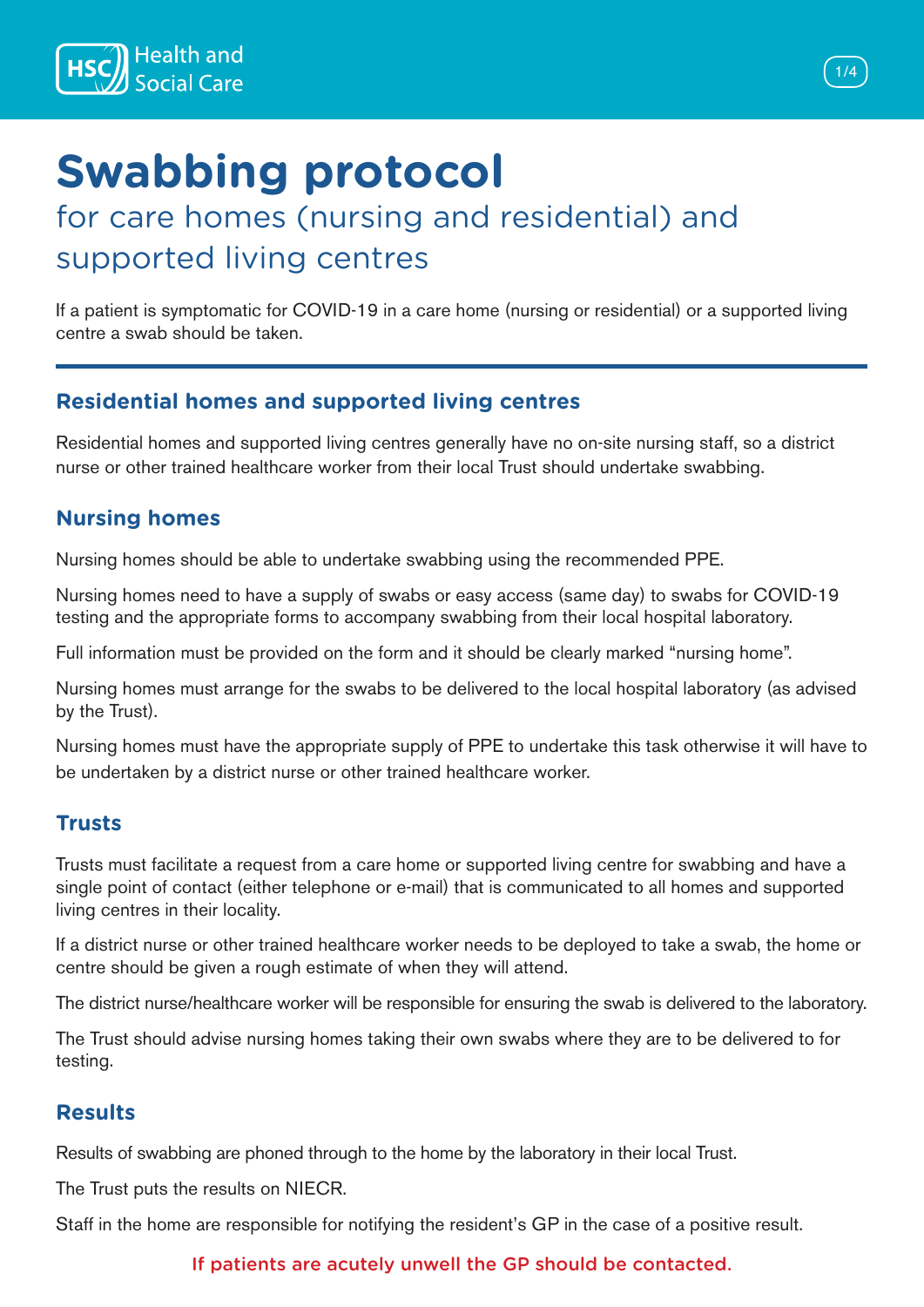

## Collection of nose and throat swab for COVID-19

NB: **Sputum** has been proven to be much more sensitive and therefore if available please send this with the nasopharyngeal and throat swab.

#### **1. Prior to swabbing prepare all the necessary equipment as follows :**

- PPE
- Swabs dry swabs/flu swabs (gel/charcoal swab can be used however DO NOT PUT INTO GEL/CHARCOAL CONTAINER – cut off tip into universal container)
- Containers universal containers/flu ENAT bottles (blue)
- *Pre label the universal container/bottle and form*
- Sterile disposable scissors
- Cloth or wipes and appropriate disinfectant
- Specimen bags and hazard label
- UN3373 transport container

Put your PPE on outside the patient's room. Only take the swabs, container and scissors into the patient's room – the laboratory (virology) form, cleaning materials, packaging and UN3373 container should all remain outside.

### **2. Obtaining a throat swab**

- Position the patient to ensure maximum visibility of the tonsillar bed.
- Ask the patient to tilt their head back and open their mouth wide.
- Ask the patient (if possible) to resist gagging and closing the mouth while the swab touches this area.
- Quickly but gently rub the swab along the back of the throat, behind the uvula (posterior pharynx) and over the tonsillar areas on both sides of the throat.
- Remove the swab gently without touching the teeth, gums, or tongue.
- Without contaminating the swab, CUT the swab stick and place in a dry universal container.



2/4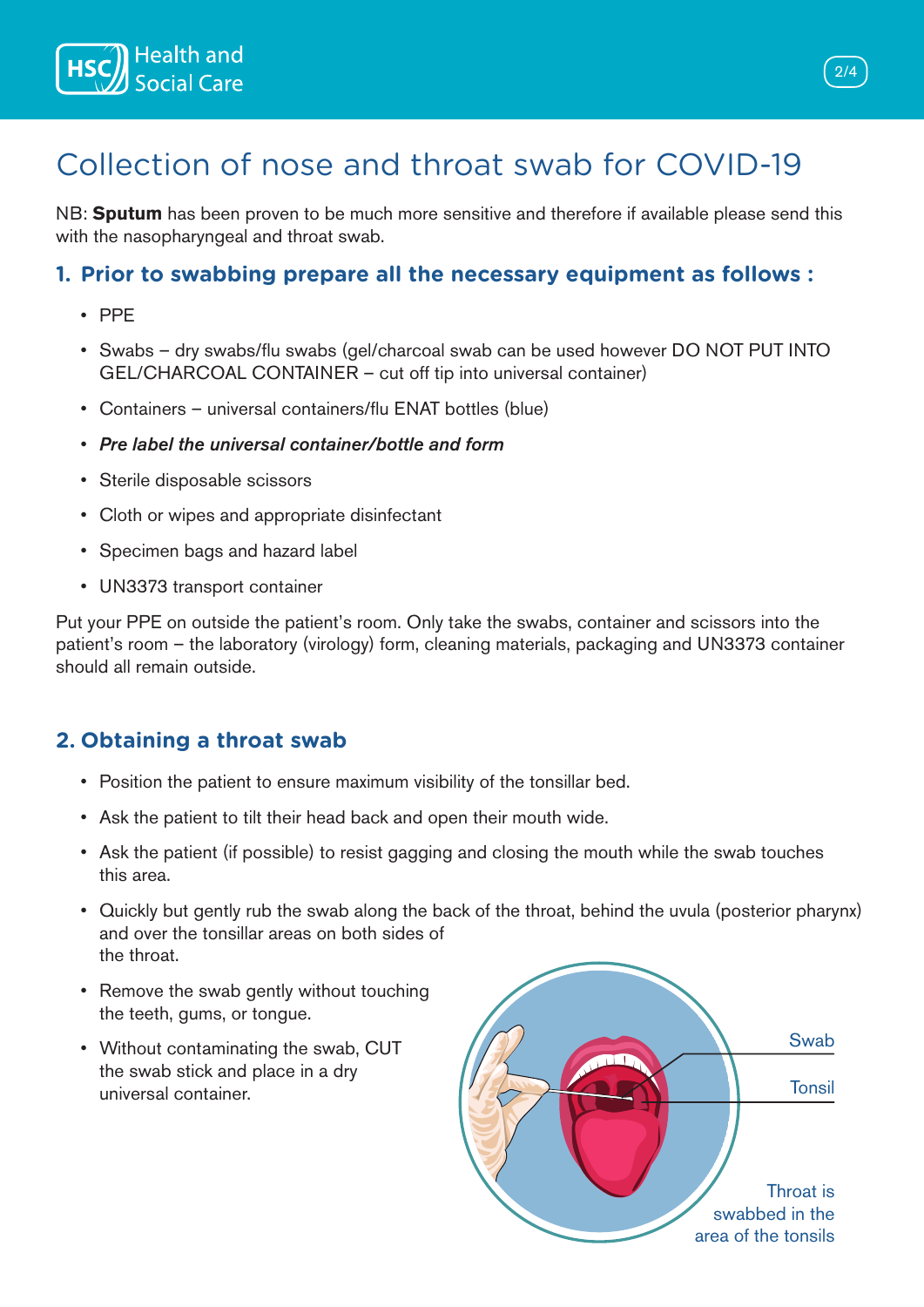

### **3. Obtaining a nasopharyngeal swab (the same swab can be used for both throat and nasopharynx)**

- Carefully insert the swab 2cms into the anterior nare (nostril).
- Sweep upwards towards the top of the nostril.
- Rotate the swab against the mucosa (10-20 times) using the 'tear drop' technique; swab up one side, twist, and swab down the other side.
- Repeat the procedure with the same swab in the other nostril.
- Without contaminating the swab, CUT the swab stick and place in a dry universal container.



If there is a second person available outside the room, pass the specimen to them to package. They should be wearing gloves and a plastic apron. If another person is not available then remove your PPE when you leave the room and put on fresh gloves and apron before packaging the specimen for delivery to the laboratory.